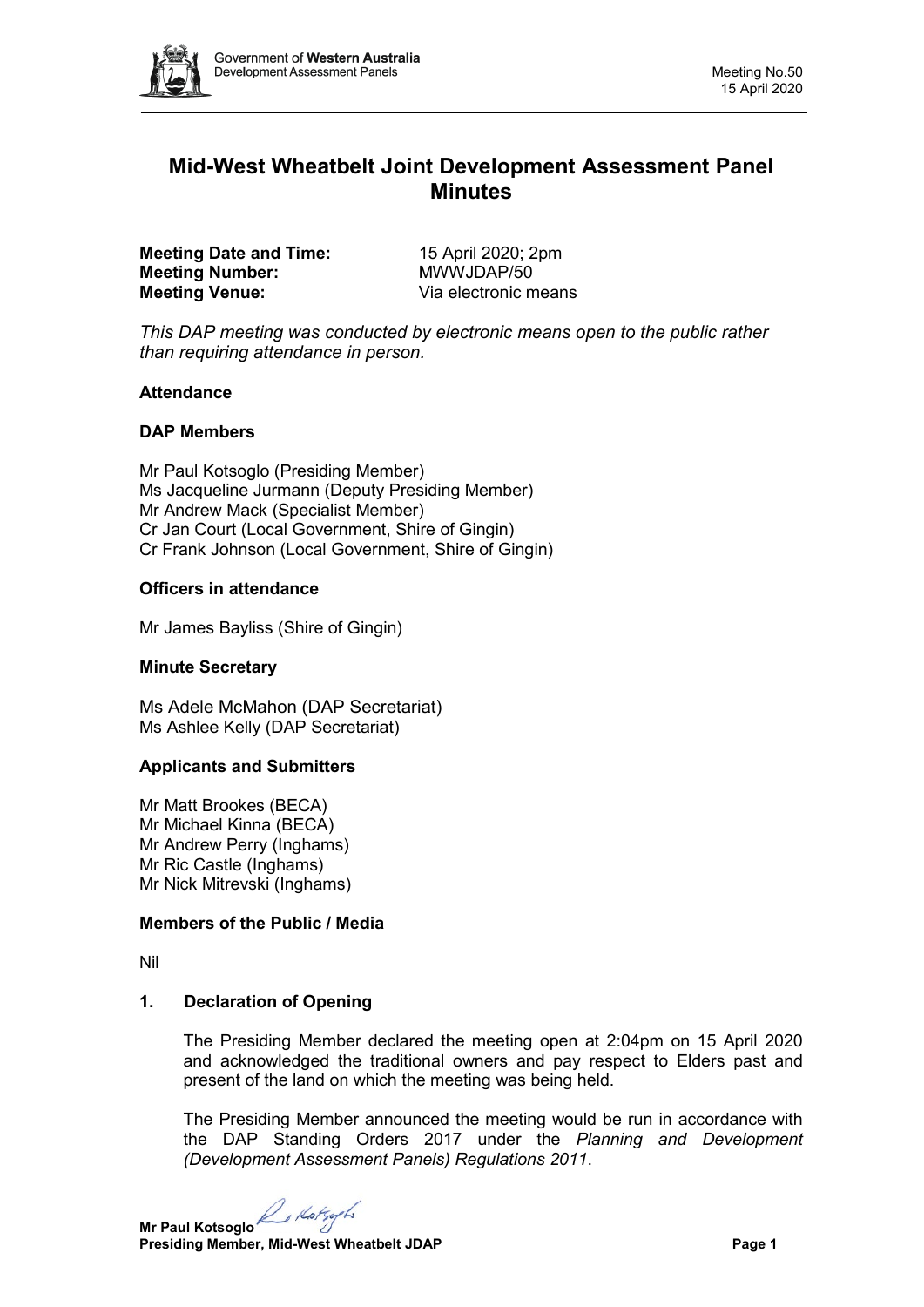

The Presiding Member advised that in accordance with Section 5.16 of the DAP Standing Orders 2017 which states *'A person must not use any electronic, visual or audio recording device or instrument to record the proceedings of the DAP meeting unless the Presiding Member has given permission to do so.',* the meeting would not be recorded.

In response to the COVID-19 situation, this meeting was convened via electronic means. Members were reminded to announce their name and title prior to speaking.

## **2. Apologies**

Nil

## **3. Members on Leave of Absence**

Nil

## **4. Noting of Minutes**

DAP members noted that signed minutes of previous meetings are available on the [DAP website.](https://www.dplh.wa.gov.au/about/development-assessment-panels/daps-agendas-and-minutes)

## **5. Declaration of Due Consideration**

All members declared that they had duly considered the documents.

## **6. Disclosure of Interests**

Nil

# **7. Deputations and Presentations**

- **7.1** Mr Matt Brookes (BECA) responded to questions from the panel in relation to the application at Item 9.1.
- **7.2** Mr Nick Mitrevski and Mr Andrew Perry (Inghams) responded to questions from the panel in relation to the application at Item 9.1.
- **7.3** Shire of Gingin Officers addressed the DAP in relation to the application at Item 9.1 and responded to questions from the panel.

# **8. Form 1 – Responsible Authority Reports – DAP Application**

Nil

**Mr Paul Kotsoglo**<br>Presiding the *Kotsoglo* **Presiding Member, Mid-West Wheatbelt JDAP Page 2**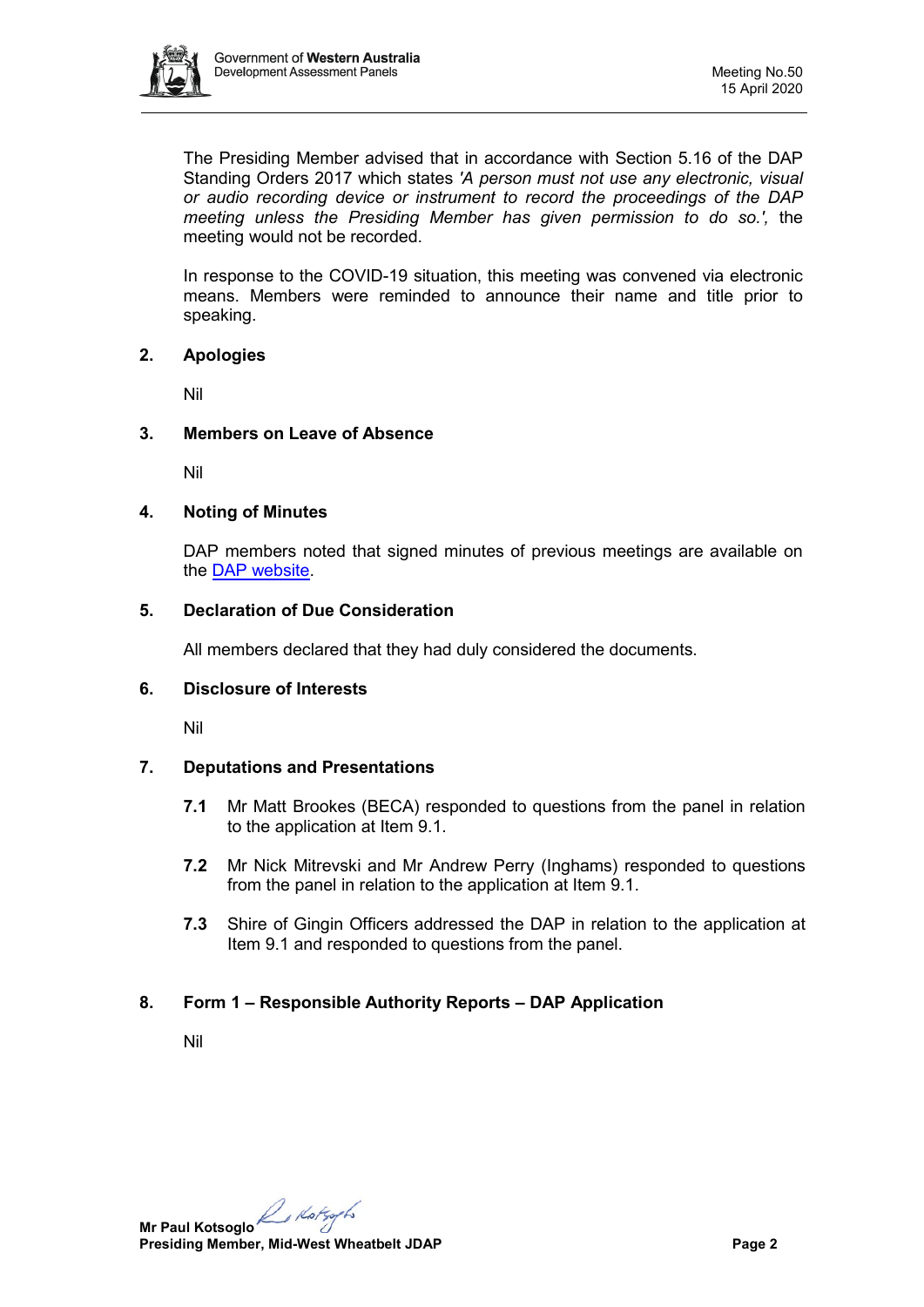

## **9. Form 2 – Responsible Authority Reports – Amending or cancelling DAP development approval**

| 9.1 | <b>Property Location:</b><br><b>Development Description:</b><br><b>Proposed Amendments:</b> | Lot 6 (No.1051) Coonabidgee Road, Muckenburra<br>Poultry Hatchery and Associated Structures<br>Amendments to the Approved Plans and<br>supporting Nutrient and Irrigation Management<br>Plan (NIMP) |
|-----|---------------------------------------------------------------------------------------------|-----------------------------------------------------------------------------------------------------------------------------------------------------------------------------------------------------|
|     | Applicant:<br>Owner:<br>Responsible Authority:<br>DAP File No:                              | Inghams Enterprises Pty Ltd<br>Inghams Enterprises Pty Ltd<br>Shire of Gingin<br>DAP/19/01570                                                                                                       |

# **REPORT RECOMMENDATION**

**Moved by:** Cr Jan Court **Seconded by:** Cr Frank Johnson

*With the agreement of the mover and seconder the following amendments were made to the report recommendation;*

(i) That amended condition 15 be amended to read as follows;

*Prior to the commencement of the approved use, the submitted Nutrient and Irrigation Management Plan (NIMP) prepared by Coterra Environmental (revision 1 December 2019) is to be amended to the satisfaction of the Shire of Gingin and resubmitted for endorsement to be approved by the Shire of Gingin prior to the use of the development.*

(ii) That new condition 18 be amended to read as follows;

*Wastewater is to be treated and managed in accordance with the endorsed approved Nutrient and Irrigation Management Plan (NIMP) prepared by Coterra Environmental (as amended) to the satisfaction of the Shire of Gingin. The applicant/operator shall keep an up-to-date soil and water monitoring log that is made available to the Shire of Gingin within 14 days upon written request.*

**REASON:** To ensure clarity on the purpose of the resubmission and role of the Shire.

That the Mid-West/Wheatbelt JDAP resolves to:

1. **Accept** that the DAP Application reference DAP/19/01570 as detailed on the DAP Form 2 dated 15 January 2020 is appropriate for consideration in accordance with regulation 17 of the *Planning and Development (Development Assessment Panels) Regulations 2011*;

**Mr Paul Kotsoglo**<br>Program **Presiding Member, Mid-West Wheatbelt JDAP Page 3**